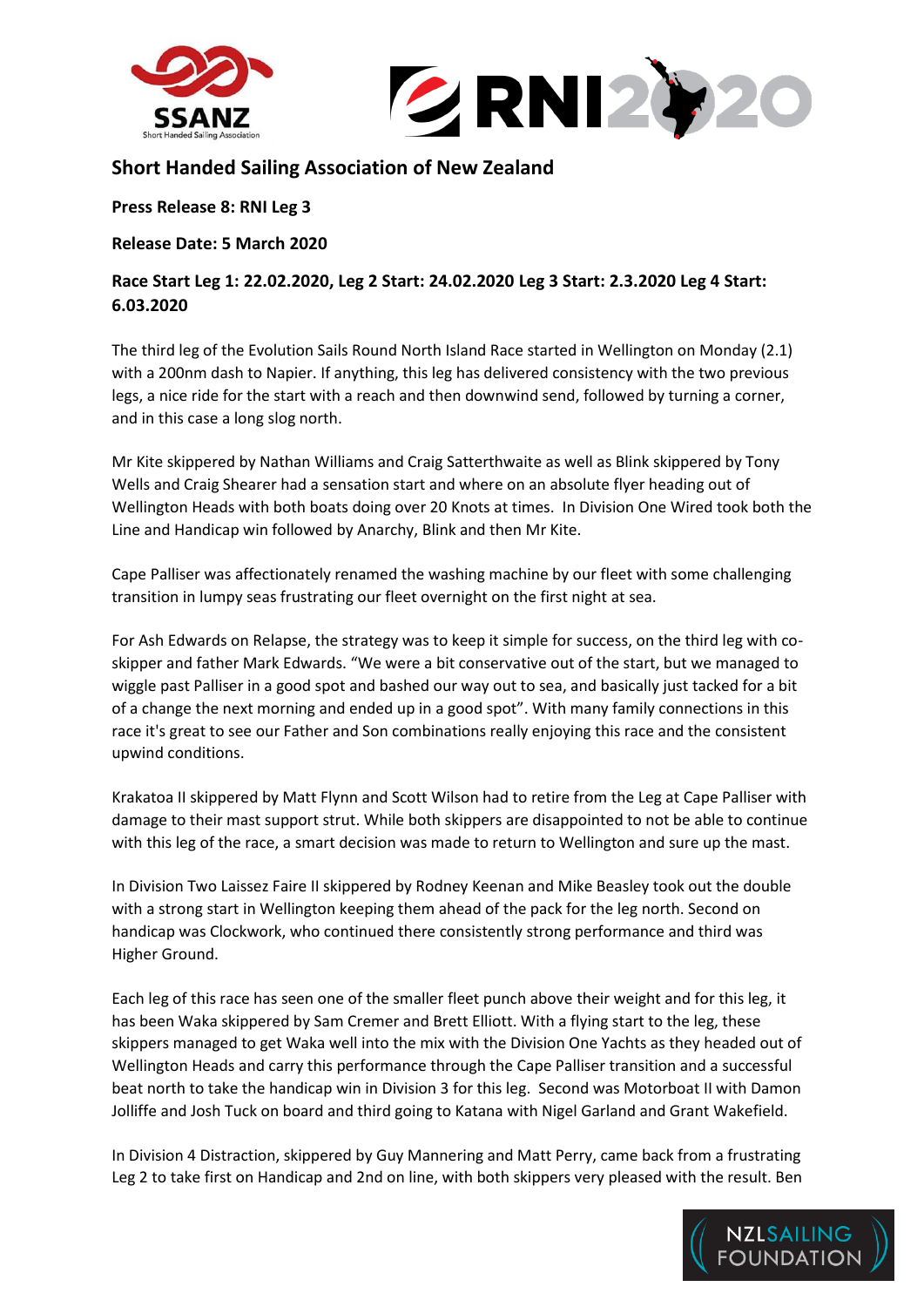



Beasley and Nick Gardiner on Moving Violation the smallest yacht in the fleet continued their impressive performance with second on handicap and Pelagian II skippered by Kurt Boyle and Matt Burkhardt took third on handicap.

Race Director Jon Henry said "While the conditions have been a mixed bag, at times with no breeze and at others 50 plus knots, and plenty of on the wind sailing, the fact that we still have 37 yachts in this race is a credit to the preparation and skills of the skippers involved. Each leg has seen close competition with a variety of boats at the front of each division and the overall result will come down to Leg 4. The final leg is shaping up to be the send that our fleet has been waiting for, with reaching and downwind conditions expected for most of the leg."

You can track the fleets progress on the Burnsco Race Tracker – visit our website ssanz.co.nz to access the tracker.

Further contact details

| Media Contact:         |             | Sarah Wiblin 0277051502 | media@ssanz.co.nz |
|------------------------|-------------|-------------------------|-------------------|
| Race Director:         | Jon Henry   | 0274779745              |                   |
| <b>SSANZ Chairman:</b> | Neil Hilder | 021766793               |                   |
|                        |             |                         |                   |

Website[: www.ssanz.co.nz](http://www.ssanz.co.nz/)

Words: Sarah Wiblin

Images: SSANZ – Deb Williams

## **RNI Background**

The SSANZ Two Handed Round North Island Race (RNI), proudly sponsored by Evolution Sails, is New Zealand's most iconic yachting challenge and the 2020 edition will feature 38 yachts from 28 to 52 feet. This is 13th edition of the race, 43 years after the inaugural event was first planned by Sir Peter Blake and Martin Foster!

The race starts in Auckland with the first leg to Mangonui in the far north (154NM), Leg 2 is from Mangonui to Wellington (550NM), Leg 3 from Wellington to Napier(200NM), and the final leg from Napier returning to Auckland (367NM). The race is expected to take approximately 2 weeks in total to complete.

Thirty-three feet separate the smallest to largest boat, so the diversity of this fleet will bring with it not only great line honours racing for the larger yachts but an epic handicap battle across the fleet. With 26 of the total 38 yachts between 34 and 40 feet we can expect some very tight racing in the middle of the fleet and each leg will go down to the wire on handicap.

Making it to the start line of this epic race is a challenge in itself. Each yacht must have a Category 2 Safety Certificate issued by Yachting New Zealand, have completed a 250 Nautical Mile qualifying passage with both Co-Skippers on board. The Co-Skippers must both also complete Advanced First Aid training, Advanced Sea Survival qualifications, and provide a medical certificate deeming them fit